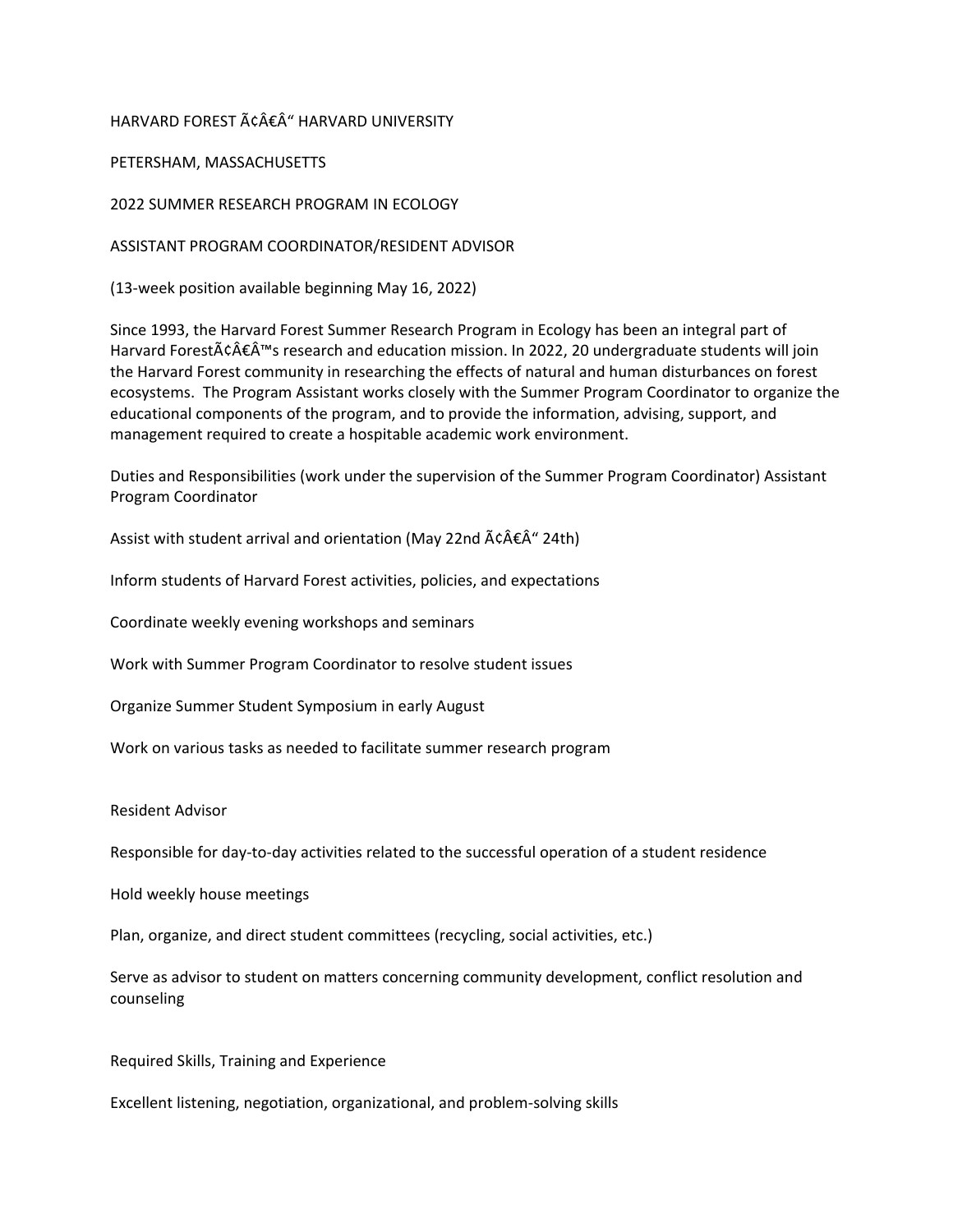Strong communication (verbal and written) and computer skills, comfortable using email and list-serves

Capable of performing a variety of tasks simultaneously

Work independently with moderate supervision

Must have a valid driver $\tilde{A} \hat{c} \hat{A} \hat{\epsilon} \hat{A}^{\text{TM}}$ s license

Must have completed undergraduate degree as of Spring 2022

Additional Desired Qualifications

Experience working with ethnically and culturally diverse population preferred

Experience as a Resident Assistant/Advisor preferred

Experience in environmental science work a plus, but note that this is an administrative, not research, position

The University requires all Harvard community members to be fully vaccinated against COVID-19 and remain up to date with COVID-19 vaccine boosters, as detailed in Harvard $\tilde{A} \hat{c} \hat{A} \tilde{f}^{\text{max}}$ s Vaccine & Booster Requirements. Individuals may claim exemption from the vaccine requirement for medical or religious reasons. More information regarding the University $\tilde{A} \in \hat{A}^{\text{TM}}$ s COVID vaccination requirement, exemptions, and verification of vaccination status may be found at the University $\tilde{A}\epsilon\hat{A}\epsilon\hat{A}^{\text{TM}}$ s "COVID-19 Vaccine Informationâ€Â• webpage: [http://www.harvard.edu/coronavirus/covid-](http://www.harvard.edu/coronavirus/covid-19-vaccine-information/)[19-vaccine-information/.](http://www.harvard.edu/coronavirus/covid-19-vaccine-information/)

# Time Commitment and Compensation

Compensation is \$17/hour for 40 hours per week for 13 weeks (May 16 to August 12, 2022); start date is firm and must be on-site. The assistant has a private room (room and board provided), shared office space with computer and access to Harvard Forest vehicles. The position requires on site residence with weeknight and weekend work.

# Application

Apply by sending bundled PDF cover letter, resume and contact information for three references to [hfapps@fas.harvard.edu](mailto:hfapps@fas.harvard.edu) SUBJECT LINE: ASSISTANT PROGRAM COORDINATOR/RESIDENT ADVISOR. For full consideration, submit your application materials by March 25, 2022. Additional information about Harvard Forest and the summer program is available at [http://harvardforest.fas.harvard.edu.](http://harvardforest.fas.harvard.edu/) No phone calls, please.

The Harvard Forest Community